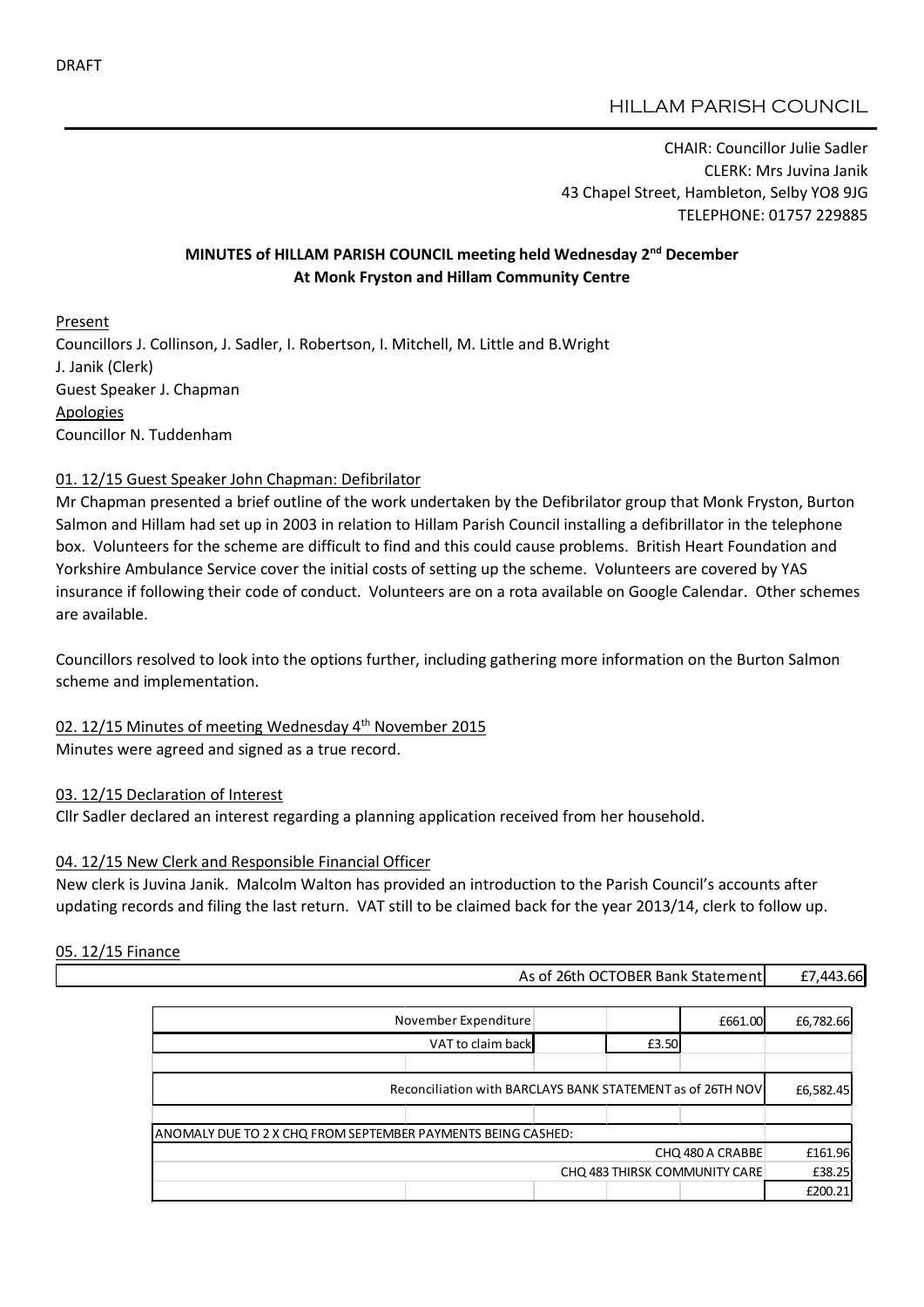| <b>Cheques to be issued DECEMBER:</b>  |         |
|----------------------------------------|---------|
| 492 YLCA ACCOUNTS AND FINANCE TRAINING | £115.00 |
| 493 MONK FRYSTON PARISH COUNCIL        | £80.00  |
| 494 HALL HIRE MF&HCA                   | £50.00  |
| 495 MALCLOM WALTON CONSULTAION         | £83.93  |
| 496 J SADLER EXPENSES                  | £43.51  |

- a) Finance report approved, payments agreed and cheques to be signed at end of meeting
- b) Precept information from SDC distributed. Discussion took place regarding annual costs incurred, including money given to charity groups and it was decided that the discussion be continued at the January meeting after preliminary budget setting had been done.
- c) Councillors worked through checklist to ensure the correct measures are being taken.
- d) It was confirmed that Malcolm Walton will be the Internal Auditor for 2016 and check the accounts as necessary.

## 06. 12/15 Budget setting for 2016

It was agreed that a list of regular annual expenditure be drawn up by the clerk for the January meeting. Costs to be takeninto account should include grass cutting, streetlights, unexpected extras, regular village maintenance, plants and pots and funds for the Ringtree.

## 07. 12/15 Grant Allocation 2016

The Parish Council were asked for approximately £3000 in grants last year, they approved approximately £2500. Discussion took place regarding the allocation process and the causes that benefit. It was resolved that grant applications would be considered but the priority would be the Ringtree and flexibility would be necessary, provision is to be made in the budget.

# 08. 12/15 Planning

a) 2015/1259/TPO8/55/59AD/PA: Proposed felling of 1 No Sycamore tree (T1) covered by TPO 14/1980 and removal of crossing branches and deadwood to 1 No Lime tree (T2) in the conservation area. Mr Lee Furness, Hillam Hall, Chapel Street, Hillam, Leeds LS25 5HP. Awaiting plans.

b) 2015/1249/TPO8/55/192C/PA: Proposed crown thinning by 20% to 2 No Lime trees covered by TPO 8/1979. Mrs Julie Sadler, The Limes, Chapel Street, Hillam, Leeds LS25 5HP. *No comment*.

# 09. 12/15 Grass cutting proposal

Discussion took place regarding the proposal by NYCC. A decision has been deferred and Cllr Wright is to look into Steve Parkin taking on this responsibility.

# 10. 12/15 Village meeting

Monday 11<sup>th</sup> January earmarked for a Village meeting to discuss the Hillam News and its content also defibrillator. Concerns that minutes from the Parish Council meetings become a side issue. Public meeting to be in the evening. A further informal meeting will be held to discuss the content of the village meeting. Item to be placed on the January agenda.

- 10.1 Ring Tree Light Condition Update: No immediate action necessary.
- 10.2 A group have expressed an interest in this action, it has been suggested that they bring ideas to the next meeting and funding can be discussed.
- 10.3 Councillors agree this has worked out well and suggest the possible 'adoption' of trees in the future.